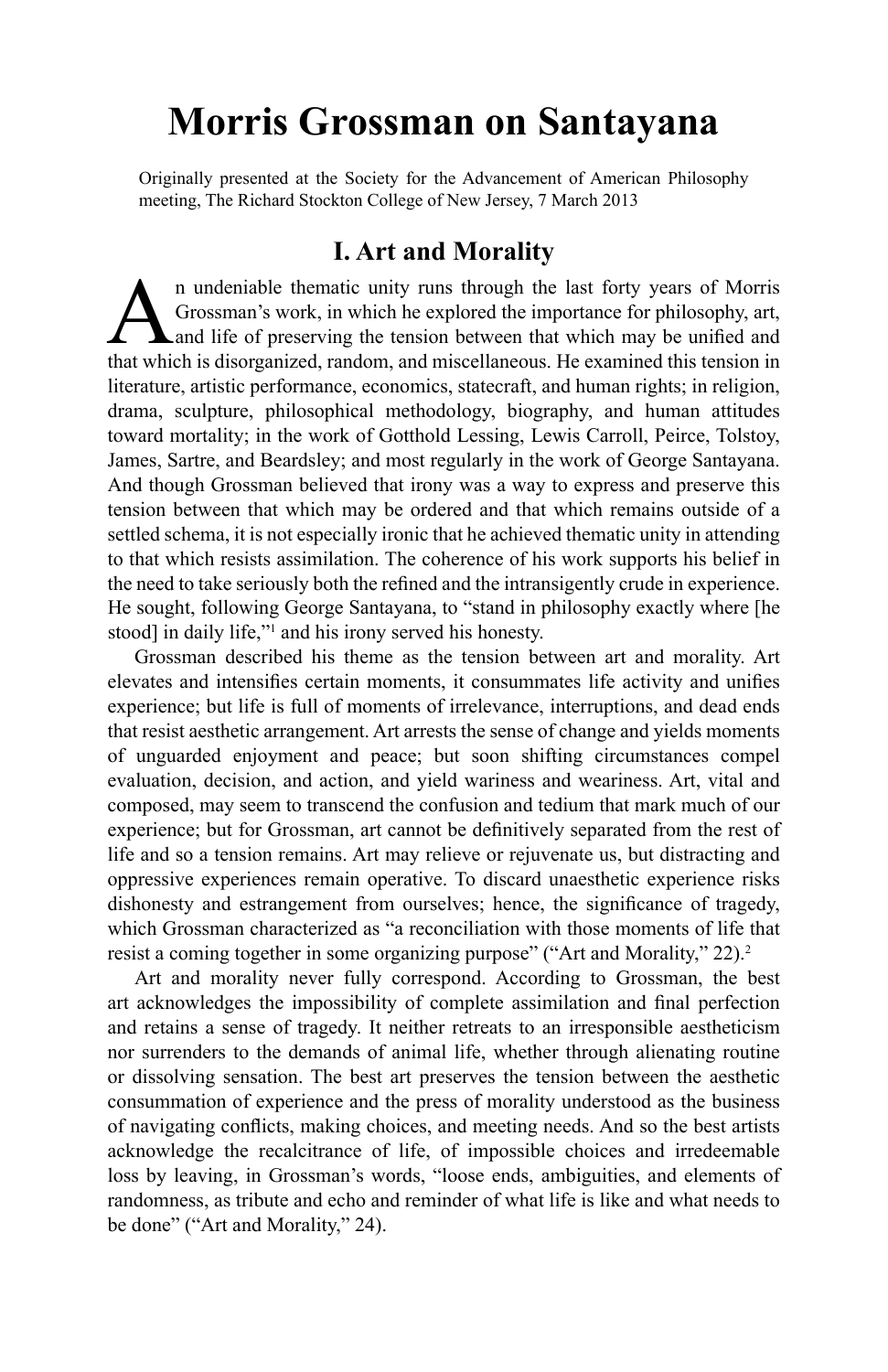#### **II. Grossman on George Santayana**

Grossman's concern with the tension between art and morality was intimately related to his reading of George Santayana. The best philosophy, like the best art, preserves the tension between what can be ordered and what resists assimilation, and Grossman read Santayana as an exemplar of this virtue. The tension between art and morality may be understood in more general form as the relation of honest, deep feeling to decisions about how to act. In more specific form, it concerns the relation of dialectic and drama in the practice of philosophy, and it was in terms of dialectic and drama that Grossman articulated the tension as it appeared in Santayana's works. The best philosophy, the most honest, does not get lost in the vortex of dialectic and achieves dramatic containment of the inescapable variety of perspectives or voices, just as the best art achieves a reconciliation with a variety of unaesthetic moments. Grossman read Santayana as "embracing . . . multiple attitudes" and employing "logic and art, dialogue and analysis, irony and seriousness, with interchangeable abandon" ("Drama and Dialectic," 213).

Of course, others have noted similar tension or multiplicity or irony in Santayana's work. Saatkamp has written that for Santayana "the reflective life is a polarity between embodied interests and reflective imagination" and that "wisdom is possible so long as one's self-knowledge reflects the polarity of poetic freedom and vested animal interests."3 Sprigge wrote, "Santayana strives to do justice to insights which are usually only developed in opposition to one another."4 Santayana's attempt to acknowledge and contain a variety of views sometimes has been reflected in commentators' remarks regarding a particular issue, as when Kerr-Lawson, writing on whether spirit provides evolutionary benefits, noted that "Santayana never makes clear whether or not he adheres to or would adhere to such a doctrine. . . . he does not seek to take a clear position."5 Munitz claimed to find three distinct positions in Santayana's account of spiritual life and wrote, "[i]t is by continually shifting from one to the other, sometimes in the course of a single paragraph, that Santayana is able to leave the whole discussion in solution, as it were, and thereby claim for the entire presentation the virtues that in fact come from only some of its part."6 Furthermore, Hodges and Lachs have remarked on the irony in Santayana's accounts of his realms of being<sup>7</sup> which they believe was intended "to let the air out of the grand metaphysical systems of the past."8

Grossman differed from many commentators in taking Santayana's refusal to take one position, his embrace of multiple attitudes, and his irony as substantive. Grossman maintained that "we cannot understand [Santayana] if we approach him dialectically, if we attend to his words for their coherence and consistency only. There is no substance to Santayana apart from his style, and his style (to put it another way) is no mere gloss upon a substance." ("Santayana: Style and Substance"). <sup>9</sup> So, unlike Munitz, who detected shifting views in Santayana and suspected rhetorical legerdemain, Grossman read Santayana not as a deceiver but as a preserver of tension between dialectic and drama (except, as Grossman noted, when "like us ordinary mortals, [Santayana] squirms to shake loose from, rather than to embrace, dialectical dilemma" ["Drama and Dialectic," 215]). Grossman responded not by trying to nail down Santayana's real position on an issue but by carefully surveying the seemingly contradictory or inconsistent claims and acknowledging them as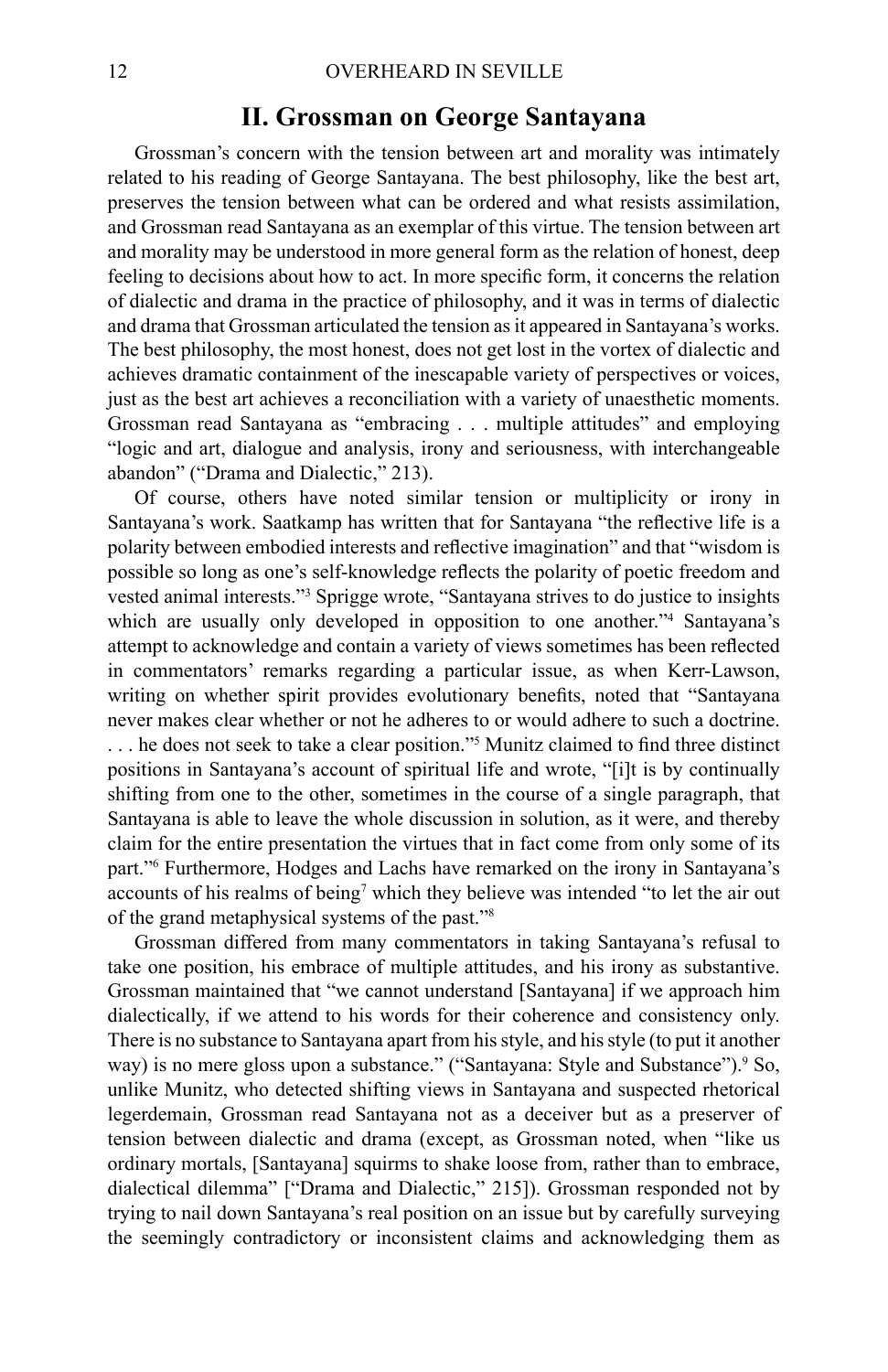significant in their variety. On Grossman's reading, Santayana's irony was not merely negative, not only a tactic for puncturing bloated systems, but an expression of Santayana's "binocular vision"10 ("Interpreting *Interpretations*," 254).

Binocular vision, according to Santayana, is the ability to see both the outlines and the solid bulk and perspective of things, and it is requisite for fully seeing reality. Grossman elaborated the notion in his explanation of how Santayana's work expressed observations resulting from binocular vision:

Santayana often does two things at once that can't be properly or, rather, can't dialectically be done at once. He describes the nature of beauty on the one hand and expresses what he understands by the sense of beauty on the other. He characterizes spirit as a category in an ontological scheme addressed to the nature of things, and he also conveys the sense of a spiritual life, spirit seen and felt inwardly. And he often does these things in close and unexpected juxtaposition. . . . it is at the core of Santayana's constant procedure to try to reveal what something is by analyzing it and also to convey his idea of it by intimation, by expression, and by dramatic art" ("Drama and Dialectic," 214).

### **III. Dialectic, Drama, and Irony**

Grossman remarked on the tendency of many Santayana scholars toward a "traditional, orderly, sensible, analytic" approach as they attempted to identify the serious argument buried in the literary style and to tease out the genuine doctrine and discard the embarrassingly inconsistent or confusing parts. This tendency inspired Grossman, in what he called "a spirit of corrective misprisioning," ("Interpreting *Interpretations*," 250) to emphasize even more the irony and drama in Santayana. And so Grossman articulated his rules or axioms for reading Santayana:

1) There are no contradictions in Santayana.

2) Everything in Santayana is ironic or dramatic.

If contradictions seem to be discovered in a text and 1) is threatened, use 2) to put things aright. Axioms, I think, should be like friends [to each other]: not consistent, not independent, and willing on occasion to help each other out" ("Interpreting *Interpretations,*" 252).

Grossman's axioms, of course, contain the very tension he observed in Santayana's work, but this is not intended to mystify, nor is it a game (which ultimately reproduces a dialectic structure). It is a simultaneous analysis of Santayana's thought and an expression — perhaps exaggerated — of the experience of considering his ideas. To understand how Grossman's axioms illuminate Santayana's writings, it will be helpful to consider what Grossman meant by drama, dialectic, and irony.

According to Grossman, drama is "deliberately controlled presentation of contrary viewpoints, or, as in soliloquy, presentation of a single viewpoint with the implied sense that it is one among several. The philosopher stands behind them not as statements that he asserts but as opinions or attitudes or sentiments that he deploys" ("Drama and Dialectic," 216). Dialectic is "the logical elaboration of viewpoints and a consideration of statements that are entailed with respect of their consistency" ("Drama and Dialectic," 216–17).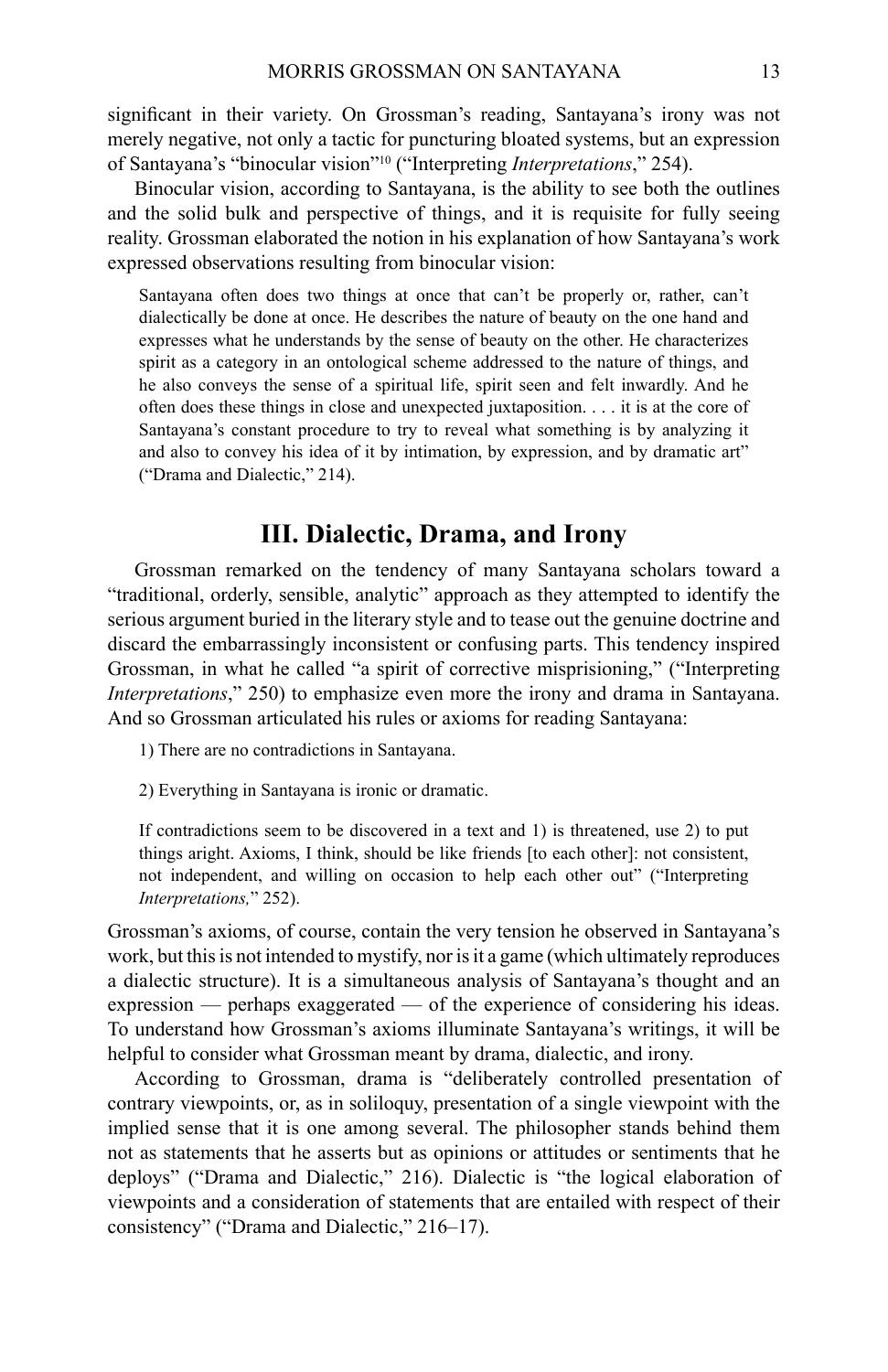Renouncing some dialectically refuted claim, say, one entailing a contradiction, can *seem* necessary; but Grossman maintained that such renunciation was optional. He thought it "possible to embrace the contradiction and to make it advertent, sustain the contrary viewpoints dramatically, and acknowledge the variety and paradox in one's being" ("Drama and Dialectic," 217), and he thought Santayana showed how this could be done. To explain this, Grossman distinguished "contradictions-indiscourse," which are statements taking the form A and not-A; and "contraries-insentiment" which are modal statements taking the form "I affirm A" and "I believe not-A" ("Drama and Dialectic," 218). With the latter, modal attitudes become passionate, eclipsing any particular statements. Contradictions and contraries enjoy a variable and shifting relationship, with conversion happening sometimes openly, sometimes subtly. Grossman contended that the subtle shifting "constitutes much of our mental life" ("Drama and Dialectic," 219).<sup>11</sup>

With the distinction articulated, one can understand dialectic as aiming to eliminate contradictions-in-discourse through suppression and drama as aiming to domesticate contraries-in-sentiment through different methods that allow for the contrary sentiments to be expressed. Grossman wrote that "[d]rama, by gradually voicing contradictions so that they can be retained as contraries, gathers up and disciplines the mind's centrifugal and disruptive tendencies. It saves us from contradiction while preserving those very impulses and emotions that tended, or actually gave rise, to the contradiction" ("Drama and Dialectic," 146).

Drama does its work in different ways, and Grossman considered three–dialogue, soliloquy, and irony–each of which is significant in Santayana's work. Dialogue resolves contradictions and preserves contraries with an emphasis on the temporal character of drama, since the voices must wait for each other speak. Soliloquy is a special case of dialogue that leaves other voices implied. Irony was the dramatic device of most interest to Grossman, and he characterized it as "drama at its greatest compression" ("Drama and Dialectic, 219).

Irony, for Grossman, is not merely a way of meaning the opposite of what is stated. If it were, there would be little point to it; nothing would be gained over literal statement. But something *is* gained that could not be achieved through dialectically legitimate literal statement: namely, voicing of perspectives that have been dialectically renounced. Irony, by explicitly stating something unlikely, inconsistent, or absurd and simultaneously implying something further and different, intentionally joins what dialectic would sever. In doing so, irony performs a dramatic function: the explicit voice faces an almost overwhelming counter-voice intimated by the context. This simple irony is, according to Grossman, dramatically one-sided. "But in writing that is pervasively ironic, where the ironies accumulate and the mind behind them ranges, the dramatic scope is enlarged" ("Drama and Dialectic," 220). The result is not a set of statements uttered and a set of statements meant; rather, there is shifting emphasis with something asserted later denied, something valued later dismissed. Grossman likens the shifting emphasis to modulations in music (a phenomenon he treated at length in an essay entitled "Music, Modulation, and Metaphor," [33–56] which considered the inadequacy of technical analysis to capture the experience of music). Pervasive irony results in "the characteristic uncertainty of drama, which deliberately causes our allegiance to waver and fluctuate and which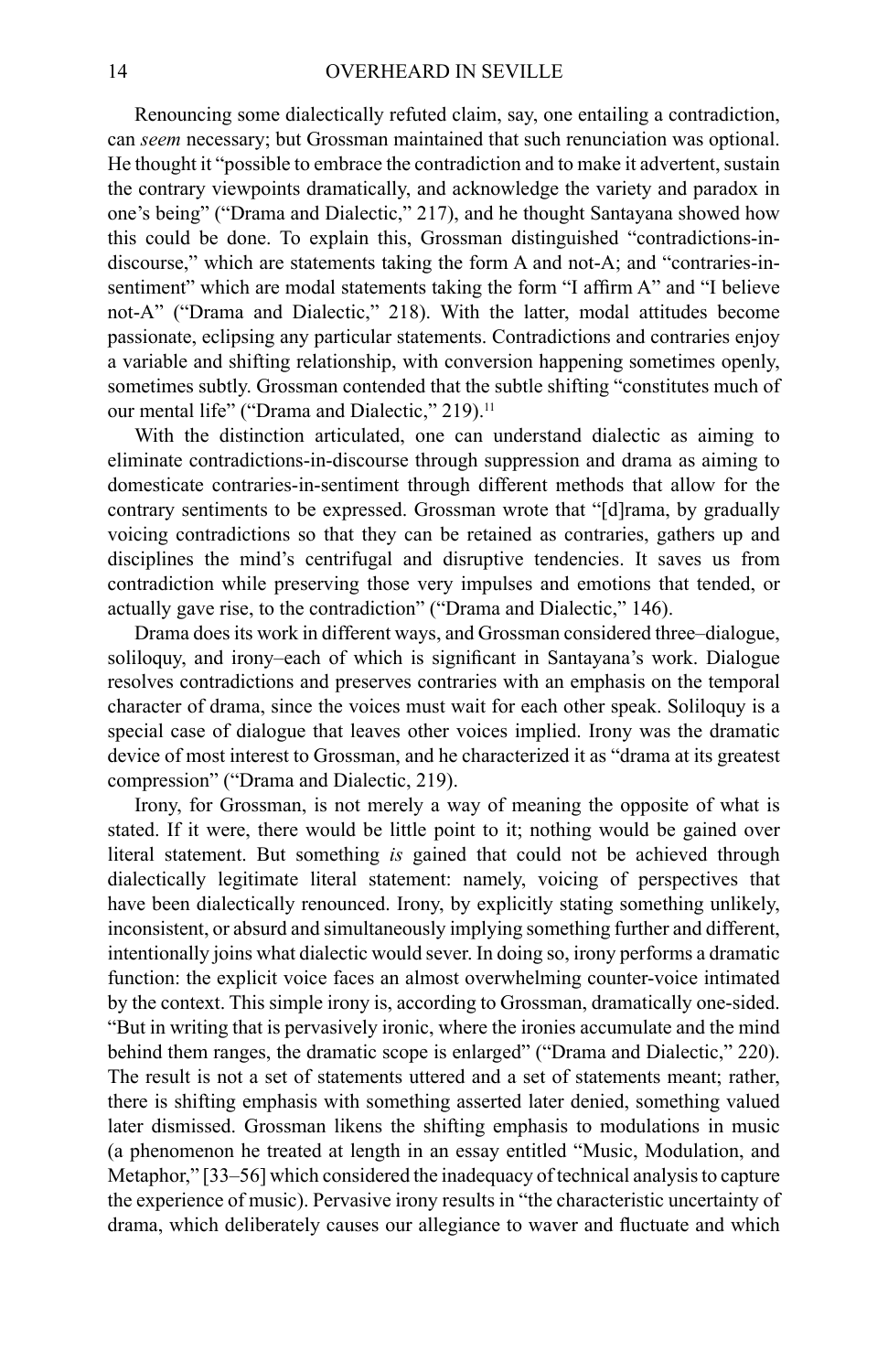avoids any singular and final triumph" ("Drama and Dialectic," 221). No voice is completely vanquished and no voice dominates absolutely.

Irony cannot be promoted or refuted by dialect. The dialectician cannot be coerced into acknowledging irony and is never unreasonable in rejecting ironic implications. According to Grossman, irony and drama more generally are "psychological primitive[s]": "they can contest for the scene only by option, by persuasion, and force; they must counter dialectic as vital, and never merely as reasonable, alternatives" ("Drama and Dialectic," 221).

Just as drama may check any particular voice and prevent it from becoming absolutely dominant, so may human life may check both drama and dialectic and prevent either from becoming absolutely dominant. Too much dialectic diminishes one's being by silencing voices struggling to be heard; on the other hand, the failure to contain voices threatens confusion of one's being. Dialectic pursued relentlessly would fall into irrelevance because it lacks a criterion for its own application. Reason alone cannot determine what to reason about and left on its own would simply carry out its elimination of inconsistency without discrimination until variety and possibility are shorn from our natures. The danger here, of course, is that consistency and stability of human nature do not entail consistency and stability of environing conditions. Drama taken to the extreme, on Grossman's view, leads to the overwhelming of reason by rhetoric and things like "Kierkegaard's pseudonymous extravagance" ("Drama and Dialectic," 224). "Human diminution and confusion are the respective pitfalls" of excessive dialectic and excessive drama ("Drama and Dialectic," 224).

## **IV. Interpretative Strategy**

Acknowledging the tension between dialectic and drama furnished Grossman with an interpretative strategy, which led him to diverge from other Santayana scholars. Where others saw implausibility or failure, Grossman saw controlled ambiguity and dramatic containment. Consider criticisms of Santayana on pure spirit and love.

James Gouinlock expressed reservations about Santayana's speculations on liberated consciousness, or as Santayana called it "pure spirit," and in particular Santayana's claims that spirit, freed from the partial perspectives and material concerns of animal existence, loves the love in all things and "necessarily worships

. . . that eternal beauty, which lies sealed in the heart of each living thing."12 Gouinlock doubted that the object of this love could be the innate life activity in an actually living thing. He saw nothing lovable in the eternal beauties in the hearts of murderers and could find no help in the notion that what is loveable is their possible beauty "because their possible beauty (whatever that might be) is in stark contrast to their actual deformity."13 For Gouinlock, this entails that "we do not love them as real beings. Hence, we do not love the love in all things." 14 Gouinlock added that "what one loves is not really characteristic of the alleged being; one loves something else entirely — an essence, for example — and imputes it to a natural being." 15 But, if spirit loves the love in things, then the object of spiritual love cannot be an essence because according to Santayana's ontology essences, which are non-existent and impotent, do not love. Gouinlock wrote, "[i]f the object of love were essence only,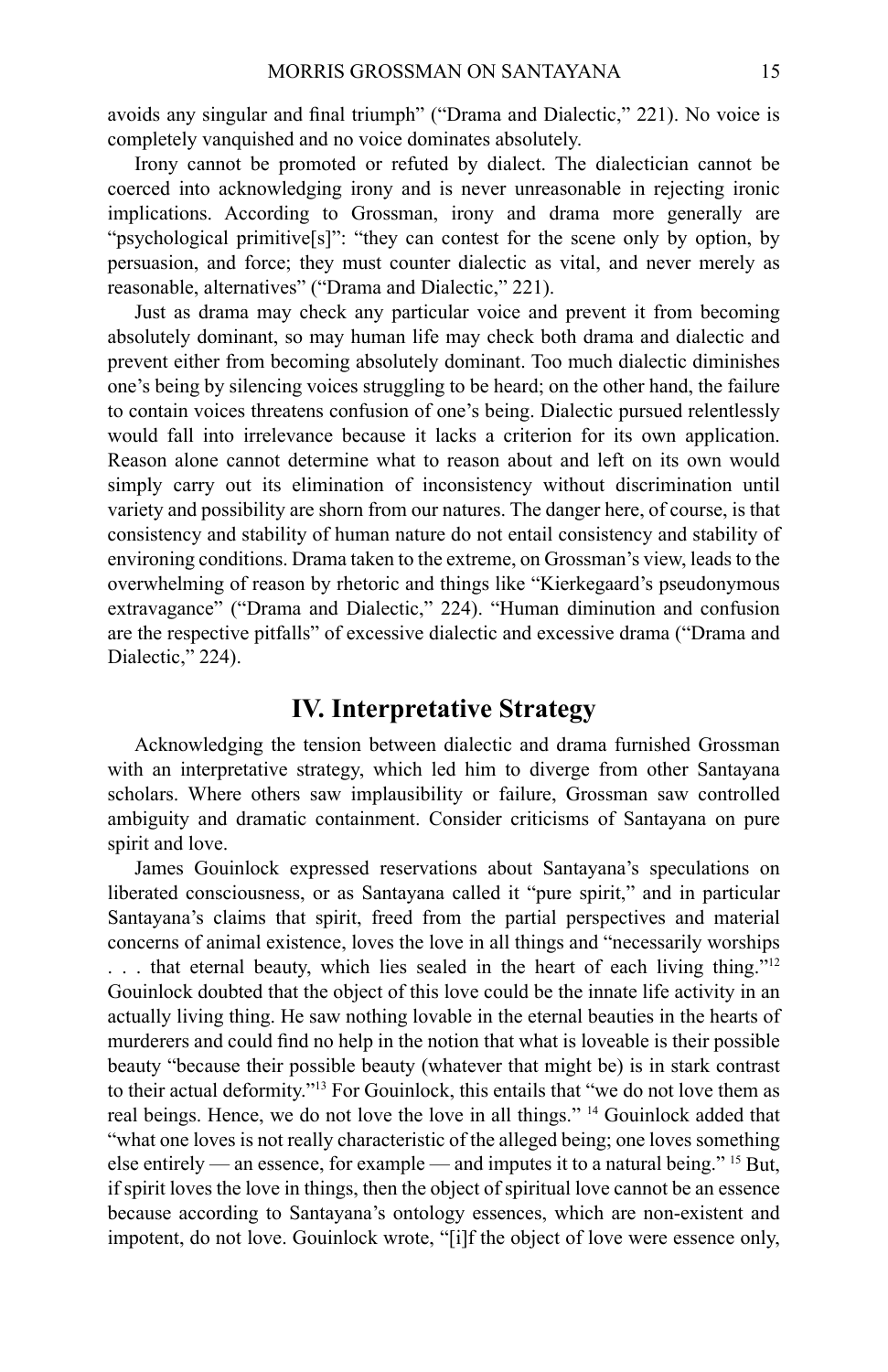then living beings would not be objects of love" and spiritual worship would lose reference to the world of existing things.16

This seems consistent with Irving Singer's criticism that Santayana's notion of spiritual love is no love of actual persons. Since it is a love of ideal forms it can be only an idealization of actual persons. Santayana does account for instinctual erotic attraction as a pursuit of material goods or a love of things. But Singer wrote, "Santayana does not understand, or recognize fully, . . . the fact that a love of persons cannot be explained as either a love of things or a love of ideals."17 Interpersonal love, according to Singer, is both "a vital attachment" and "a bestowing of values that may create a unique and sometimes beneficial oneness" for which Santayana cannot account. This results, claimed Singer, from a failure of Santayana's attempted synthesis of materialism and Platonism, of matter and spirit.<sup>18</sup>

But on Grossman's view such a synthesis was not Santayana's aim. Rather Santayana's ontology, by being both a generalized account of all being and an arbitrary construction held in suspension, was a dramatic containment of contradictory impulses. The ontology is an example of Santayana's "double seriousness" and "controlled ambiguity" ("Ontology and Morality," 235): he was serious about the optional nature of his system and serious about using it to pursue wisdom. The resulting tension is apparent in Santayana's puzzling over the existence of spirit, which translates as the tension between pure spirit and spiritual life. Grossman cited evidence for Santayana's indecision in manuscripts "with the word *exists*, on occasion, written and then crossed out" ("Spirited Spirituality," 241), and so took as autobiographical Santayana's claim that the subtlest form of distraction for spirit is "when it torments itself about its own existence."19 It is a problem that on Grossman's reading must persist for Santayana: "It is as though Santayana could not, in good conscience, escape the horns of his own dilemma" ("Spirited Spirituality," 241).

On Grossman's view, Santayana recognized the necessary tension that lies between an intellectual description of spirituality and the human pursuit of the spiritual life, and this includes recognition of the tension that lies between love of ideas and love of existences. Santayana himself articulated the heart of Gouinlock's and Singer's cases against him when he chided spiritual love with these rhetorical questions: "Shall we detach our love altogether from existing beings and platonically worship only universal Ideas of the Beautiful and the Good? This might be wisdom or spiritual insight, but is it love? And can such sublimation really be professed without hypocrisy?"<sup>20</sup> According to Grossman, Santayana sought clear definition of elusive things like spirit and love, but also sensed the inadequacy of "pseudoprecision" (244) in dealing with what needed to be experienced. "This caused the wavering and the drama" (244), wrote Grossman, and Santayana preferred "to live with the paradoxes and the drama as over against a vacuous and nonhuman clarity" ("Spirited Spirituality," 245).

Santayana was both extremely self-aware and an able dialectician. To discount his conflicting views as carelessness or confusion risks a serious misreading. Grossman found the evidence overwhelming that Santayana was dramatizing conflicting perspectives and wrote that "[t]o isolate one of Santayana's voices to the neglect of other voices, or to present one voice as contradicting another voice, is a failure of criticism" ("Spirited Spirituality," 246).<sup>21</sup>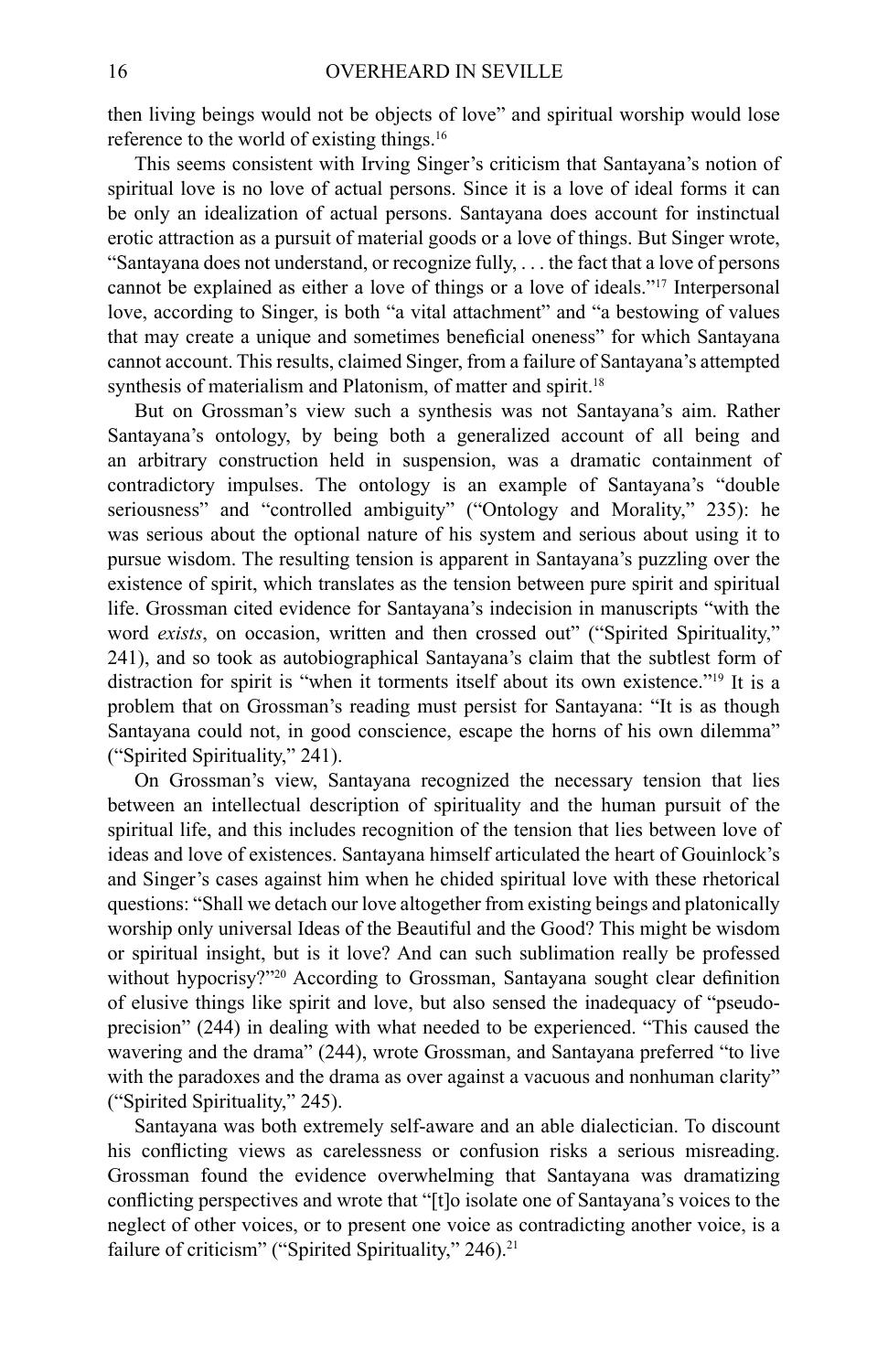Of course, this all may sound too pat and suspiciously impervious to argument, at least from the perspective of dialectic which would mistake Grossman's dramatic approach as illegitimate means to the dialectical goal of clarity. But drama seeks to preserve uncertainty and conflict in ways that open up possibilities in actual living, and so Grossman did not see his own work as the last word. In correspondence late last year Grossman responded to favorable referee reports on a manuscript in the following way:

I am left with a dilemma. What do I do with so much praise of me? I (too) am an ironist, and a contrarian, and at the core of my temperament I want to argue back. 'Oh, maybe I have some good lines, here and there. But I keep piping the same tune, and who wants to keep hearing it? And some sentences remain obscure, even unclear, despite all my rewriting. And how do these chapter efforts, separately and together, compare with the majesty of great philosophy? Too much philosophy is published these days that doesn't merit wide attention. Aspiring is not enough!'22

I could do more of this, and even be nasty, as I have been in some of my reviews of others. But what is the point? To help get my book published or to continue to remain, to the very end, my self-deprecating and dubious self? Maybe I shouldn't be part of the process!

Is there anything else I can say, or have I said enough?23

#### Martin Coleman

*Indiana University Purdue University, Indianapolis*

#### **Notes**

1. George Santayana, *Scepticism and Animal Faith* (New York: Dover, 1953), vi.

2. Throughout this essay, citations refer to *Morris Grossman's Art and Morality: Essays in the Spirit of George Santayana* (New York: Fordham University Press, 2014), unless otherwise indicated.

3. H. Saatkamp, "Hermes the Interpreter," *Overheard in Seville: Bulletin of the George Santayana Society* 3 (1985): 25.

4. T. L. S. Sprigge, "Ideal Immortality," *Southern Journal of Philosophy*, (Summer 1972): 225.

5. A. Kerr-Lawson, "The Supervenience of Spirit," *Overheard in Seville: Bulletin of The George Santayana Society*, 24 (2006): 28–29.

6. M. K. Munitz, "Ideals and Essences in Santayana's Philosophy," in *The Philosophy of George Santayana*, ed. P. A. Schilpp (La Salle, IL: Open Court Press, 1951), 207.

7. M. Hodges, and J. Lachs, *Thinking in the Ruins: Wittgenstein and Santayana on Contingency* (Nashville, TN: Vanderbilt University Press, 2000), 88.

8. Hodges and Lachs, *Thinking in the Ruins*, 91.

9. Morris Grossman, "Santayana: Style and Substance" (paper presented at the annual meeting of the International Association for Philosophy and Literature, Cleveland, OH, 12 May 1978).

10. Santayana used the phrase in his review of Bertrand Russell's ethics. He wrote that "there is nothing, next to Plato, which ought to be more recommended to